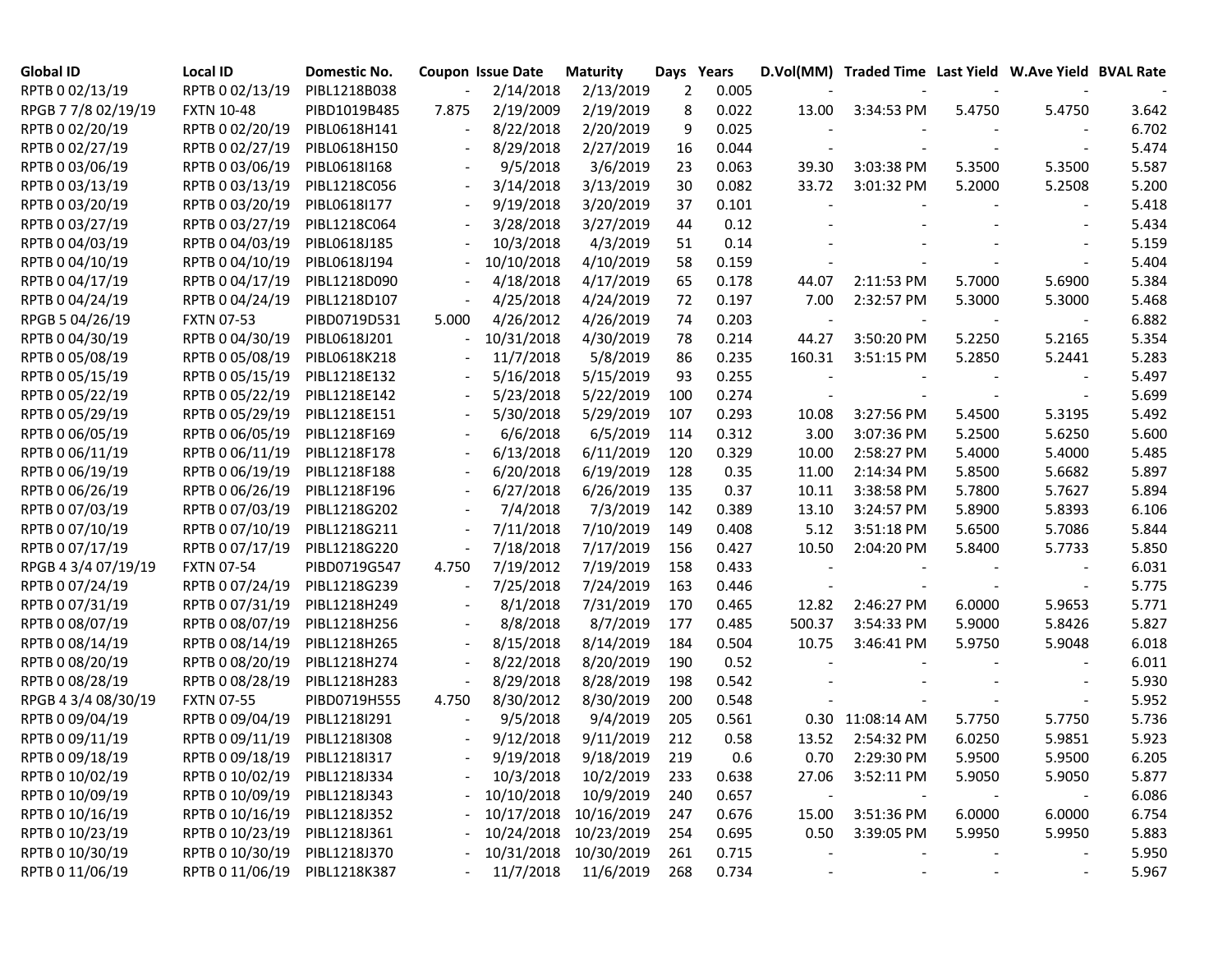| Global ID            | <b>Local ID</b>   | Domestic No. |                          | <b>Coupon Issue Date</b> | <b>Maturity</b>       | Days Years |       |          | D.Vol(MM) Traded Time Last Yield W.Ave Yield BVAL Rate |        |        |       |
|----------------------|-------------------|--------------|--------------------------|--------------------------|-----------------------|------------|-------|----------|--------------------------------------------------------|--------|--------|-------|
| RPTB 0 11/13/19      | RPTB 0 11/13/19   | PIBL1218K396 |                          |                          | 11/14/2018 11/13/2019 | 275        | 0.753 |          |                                                        |        |        | 5.957 |
| RPTB 0 11/20/19      | RPTB 0 11/20/19   | PIBL1218K403 |                          |                          | 11/21/2018 11/20/2019 | 282        | 0.772 |          |                                                        |        |        | 5.936 |
| RPGB 37/8 11/22/19   | <b>FXTN 07-56</b> | PIBD0719K560 | 3.875                    |                          | 11/22/2012 11/22/2019 | 284        | 0.778 | 47.89    | 3:52:19 PM                                             | 5.9750 | 5.8632 | 5.871 |
| RPTB 0 11/27/19      | RPTB 0 11/27/19   | PIBL1218K412 |                          | 11/28/2018               | 11/27/2019            | 289        | 0.791 |          |                                                        |        |        | 6.126 |
| RPTB 0 12/04/19      | RPTB 0 12/04/19   | PIBL1218L420 |                          | 12/5/2018                | 12/4/2019             | 296        | 0.81  |          |                                                        |        |        | 5.920 |
| RPTB 0 12/11/19      | RPTB 0 12/11/19   | PIBL1218L439 |                          | 12/12/2018               | 12/11/2019            | 303        | 0.83  |          | 2.20 11:30:20 AM                                       | 5.9450 | 5.9393 | 5.905 |
| RPTB 0 01/08/20      | RPTB 0 01/08/20   | PIBL1219A019 |                          | 1/9/2019                 | 1/8/2020              | 331        | 0.906 | 25.50    | 2:36:01 PM                                             | 5.9500 | 5.9500 | 5.972 |
| RPGB 3 3/8 01/12/20  | <b>FXTN 03-22</b> | PIBD0320A229 | 3.375                    | 1/12/2017                | 1/12/2020             | 335        | 0.917 | 0.20     | 2:34:22 PM                                             | 5.9500 | 5.9500 | 5.932 |
| RPTB 0 01/15/20      | RPTB 0 01/15/20   | PIBL1219A028 | $\overline{\phantom{a}}$ | 1/16/2019                | 1/15/2020             | 338        | 0.925 |          |                                                        |        |        | 5.951 |
| RPTB 0 01/22/20      | RPTB 0 01/22/20   | PIBL1219A037 |                          | 1/23/2019                | 1/22/2020             | 345        | 0.945 | 100.00   | 9:45:25 AM                                             | 5.9125 | 5.9125 | 5.913 |
| RPTB 0 01/29/20      | RPTB 0 01/29/20   | PIBL1219A046 | $\overline{\phantom{a}}$ | 1/30/2019                | 1/29/2020             | 352        | 0.964 |          | 1.46 11:49:19 AM                                       | 5.8350 | 5.8336 | 5.893 |
| RPTB 0 02/05/20      | RPTB 0 02/05/20   | PIBL1219B054 |                          | 2/6/2019                 | 2/5/2020              | 359        | 0.983 | 96.61    | 3:54:09 PM                                             | 5.9100 | 5.8675 | 5.898 |
| RPGB 7 3/4 02/18/20  | <b>FXTN 10-50</b> | PIBD1020B508 | 7.750                    | 2/18/2010                | 2/18/2020             | 372        | 1.018 |          | 7.00 10:07:43 AM                                       | 5.9000 | 5.9000 | 6.015 |
| RPGB 4 1/4 04/11/20  | RTB 03-08         | PIID0320D087 | 4.250                    | 4/11/2017                | 4/11/2020             | 425        | 1.164 | 38.72    | 3:19:33 PM                                             | 5.9500 | 5.8479 | 5.837 |
| RPGB 7 1/4 08/19/20  | RTB 10-01         | PIID1020H015 | 7.250                    | 8/19/2010                | 8/19/2020             | 555        | 1.52  |          |                                                        |        |        | 5.963 |
| RPGB 3 3/8 08/20/20  | <b>FXTN 05-73</b> | PIBD0520H735 | 3.375                    | 8/20/2015                | 8/20/2020             | 556        | 1.522 | 119.00   | 3:46:56 PM                                             | 5.9750 | 5.9862 | 5.904 |
| RPGB 6 1/8 09/16/20  | <b>FXTN 10-51</b> | PIBD1020I510 | 6.125                    | 9/16/2010                | 9/16/2020             | 583        | 1.596 |          |                                                        |        |        | 6.046 |
| RPGB 5 7/8 12/16/20  | <b>FXTN 10-52</b> | PIBD1020L525 | 5.875                    | 12/16/2010               | 12/16/2020            | 674        | 1.845 |          | 2.00 11:39:23 AM                                       | 5.9375 | 5.9375 | 6.188 |
| RPGB 4 1/4 01/25/21  | <b>FXTN 03-23</b> | PIBD0321A236 | 4.250                    | 1/25/2018                | 1/25/2021             | 714        | 1.955 |          |                                                        |        |        | 5.961 |
| RPGB 7 3/8 03/03/21  | RTB 10-02         | PIID1021C027 | 7.375                    | 3/3/2011                 | 3/3/2021              | 751        | 2.056 |          | 2.30 11:25:49 AM                                       | 5.9000 | 5.9000 | 5.817 |
| RPGB 3 1/2 03/20/21  | <b>FXTN 07-57</b> | PIBD0721C574 | 3.500                    | 3/20/2014                | 3/20/2021             | 768        | 2.103 | 40.40    | 3:38:01 PM                                             | 6.0000 | 6.0000 | 5.866 |
| RPGB 6 1/2 04/28/21  | <b>FXTN 10-53</b> | PIBD1021D531 | 6.500                    | 4/28/2011                | 4/28/2021             | 807        | 2.209 |          |                                                        |        |        | 6.275 |
| RPGB 4 7/8 06/13/21  | RTB 03-09         | PIID0321F092 | 4.875                    | 6/13/2018                | 6/13/2021             | 853        | 2.335 | 20.04    | 3:20:22 PM                                             | 5.8500 | 5.8495 | 5.941 |
| RPGB 5 3/4 10/20/21  | RTB 10-03         | PIID1021J039 | 5.750                    | 10/20/2011               | 10/20/2021            | 982        | 2.689 |          |                                                        |        |        | 5.881 |
| RPGB 5 3/4 11/24/21  | <b>FXTN 10-55</b> | PIBD1021K551 | 5.750                    | 11/24/2011               | 11/24/2021 1017       |            | 2.784 |          |                                                        |        |        | 6.097 |
| RPGB 63/801/19/22    | <b>FXTN 10-54</b> | PIBD1022G545 | 6.375                    | 7/19/2011                | 1/19/2022 1073        |            | 2.938 |          |                                                        |        |        | 6.155 |
| RPGB 4 01/26/22      | <b>FXTN 05-74</b> | PIBD0522A747 | 4.000                    | 1/26/2017                | 1/26/2022 1080        |            | 2.957 | 8.40     | 3:03:10 PM                                             | 5.9300 | 5.9554 | 6.070 |
| RPGB 15 03/14/22     | <b>FXTN 20-02</b> | PIBD2022C021 | 15.000                   | 3/14/2002                | 3/14/2022 1127        |            | 3.086 |          |                                                        |        |        | 5.950 |
| RPGB 4 7/8 08/02/22  | <b>FXTN 10-56</b> | PIBD1022H562 | 4.875                    | 8/2/2012                 | 8/2/2022 1268         |            | 3.472 |          |                                                        |        |        | 6.223 |
| RPGB 4 3/4 09/13/22  | <b>FXTN 10-57</b> | PIBD1022I570 | 4.750                    | 9/13/2012                | 9/13/2022 1310        |            | 3.587 |          |                                                        |        |        | 6.137 |
| RPGB 12 3/4 10/17/22 | <b>FXTN 20-03</b> | PIBD2022J033 | 12.750                   | 10/17/2002               | 10/17/2022 1344       |            | 3.68  |          |                                                        |        |        | 6.046 |
| RPGB 4 5/8 12/04/22  | RTB 05-11         | PIID0522L114 | 4.625                    | 12/4/2017                | 12/4/2022 1392        |            | 3.811 | 189.20   | 2:38:43 PM                                             | 5.9500 | 5.8347 | 5.844 |
| RPGB 4 12/06/22      | <b>FXTN 10-58</b> | PIBD1022L585 | 4.000                    | 12/6/2012                | 12/6/2022 1394        |            | 3.817 |          | 1.15 11:56:10 AM                                       | 6.0500 | 6.0500 | 6.031 |
| RPGB 13 02/20/23     | <b>FXTN 20-04</b> | PIBD2023B048 | 13.000                   | 2/20/2003                | 2/20/2023 1470        |            | 4.025 |          |                                                        |        |        | 6.076 |
| RPGB 5 1/2 03/08/23  | <b>FXTN 05-75</b> | PIBD0523C752 | 5.500                    | 3/8/2018                 | 3/8/2023 1486         |            | 4.068 | 7,963.54 | 3:01:43 PM                                             | 5.9500 | 5.8457 | 5.850 |
| RPGB 3 1/2 04/21/23  | <b>FXTN 07-58</b> | PIBD0723D588 | 3.500                    | 4/21/2016                | 4/21/2023 1530        |            | 4.189 |          | 512.66 11:48:37 AM                                     | 6.0000 | 5.9625 | 5.962 |
| RPGB 11 7/8 05/29/23 | <b>FXTN 20-05</b> | PIBD2023E054 | 11.875                   | 5/29/2003                | 5/29/2023 1568        |            | 4.293 |          |                                                        |        |        | 6.260 |
| RPGB 3 1/4 08/15/23  | RTB 10-04         | PIID1023H046 | 3.250                    | 8/15/2013                | 8/15/2023 1646        |            | 4.507 | 29.25    | 3:15:55 PM                                             | 6.1250 | 6.0607 | 6.174 |
| RPGB 11 3/8 10/23/23 | <b>FXTN 20-06</b> | PIBD2023J068 | 11.375                   | 10/23/2003               | 10/23/2023 1715       |            | 4.695 |          |                                                        |        |        | 6.077 |
| RPGB 4 1/2 04/20/24  | <b>FXTN 07-59</b> | PIBD0724D595 | 4.500                    | 4/20/2017                | 4/20/2024 1895        |            | 5.188 |          |                                                        |        |        | 5.953 |
| RPGB 12 3/8 06/03/24 | <b>FXTN 20-07</b> | PIBD2024F075 | 12.375                   | 6/3/2004                 | 6/3/2024 1939         |            | 5.309 |          |                                                        |        |        | 6.017 |
| RPGB 12 7/8 08/05/24 | <b>FXTN 20-08</b> | PIBD2024H086 | 12.875                   | 8/5/2004                 | 8/5/2024 2002         |            | 5.481 |          |                                                        |        |        | 6.122 |